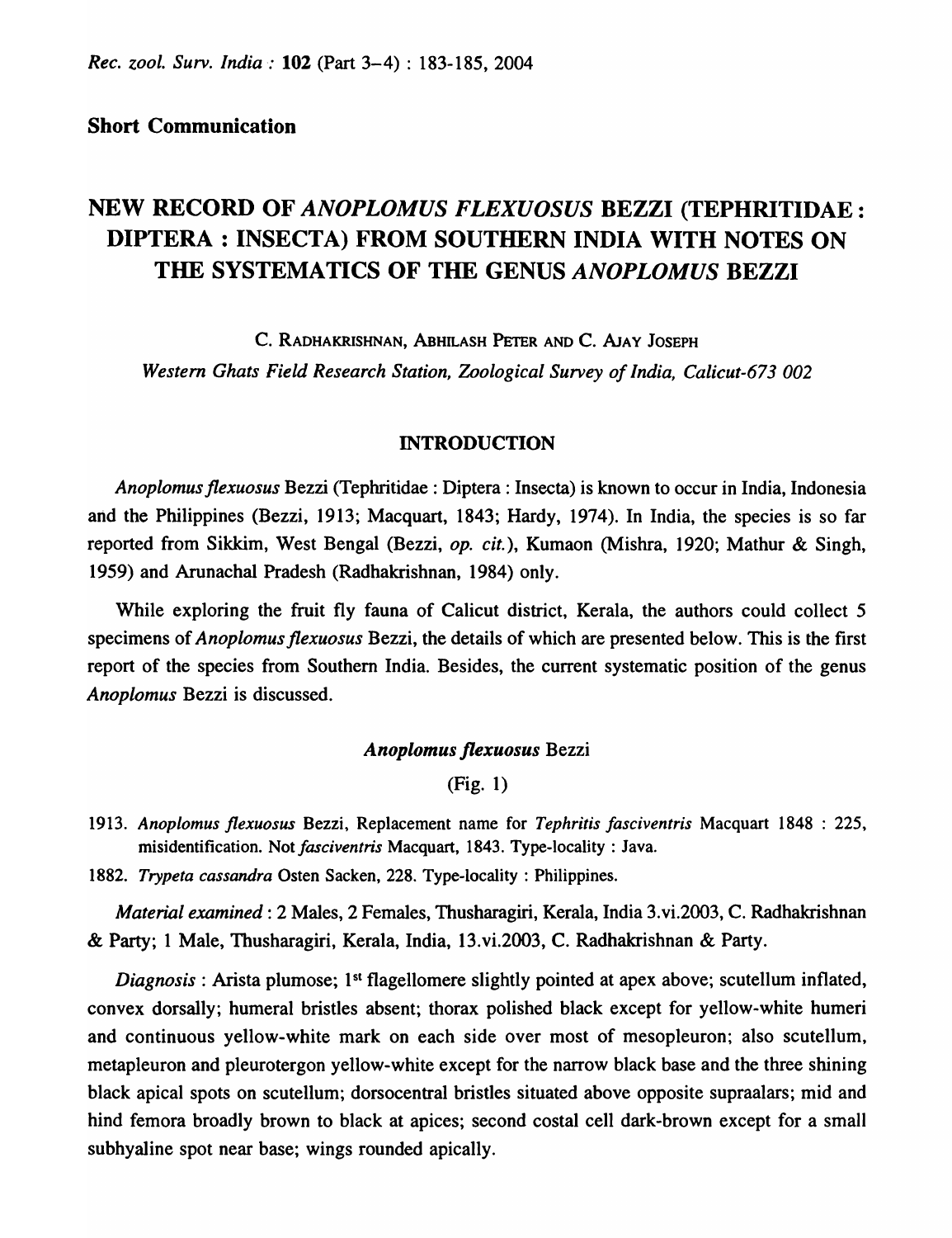## Systematic Notes on the Genus *Anoplomus* Bezzi

Hardy (1973) while describing two new species namely, *Anoplomus nigrifemoratus* (from Laos) and *Anoplomus rufipes* (from Thailand and Laos), mentioned the genus *Anoplomus* Bezzi as being a borderline "Ceratitini", though he retained it under the tribe Trypetini of the subfamily Trypetinae. However, he felt that the genus would probably fit best in the tribe Gastrozonini of the subfamily Trypetinae. Hardy (1974) further emphasized that he found no logical reason for not treating the genus under Gastrozonini and transferred the genus to the tribe Gastrozonini, though the genus had previously been placed under Ceratininae of Hering and other authors. However, Hardy (1988) reducing the status of the tribe Gastozonini placed *Anoplomus* Bezzi in the subtribe Gastrozonina under the tribe Acanthonevrini of Trypetinae.

Hancock (1986) while discussing the classification of the Trypetinae of the Afro-tropical Region stated that, true Gastrozonini appeared to belong to Ceratitinae and that since the Ceratitinae appeared to be allied to the Dacinae, its inclusion within the Trypetinae as surmised by Hardy *(op. cit.)* would result in a polyphyletic classification. Hancock (1991) while revising the tribal classification of various genera of Trypetinae and Ceratitinae, included the genus *Anoplomus* Bezzi in the tribe Gastrozonini under the subfamily Ceratitinae.

Based on characters which are typically present in each group and relying upon evident relationship, White and Elson-Haris (1992) reduced the tribe Gastrozonini to subtribe Gastrozonina and placed it under the tribe Ceratinini of the subfamily Dacinae. Drew and Hancock (1999) do not however, consider the current evidence significant enough for the inclusion of the taxa Ceratitidini  $(=$  Ceratitini) and Gastrozonini in the broader subfamily Dacinae.

According to Norrbom (2000), currently the subfamily Dacinae is divisible into three tribes, Ceratitidini, Dacini and Gastrozonini and accordingly, he placed the genus *Anoplomus* Bezzi under the tribe Gastrozonini of the subfamily Dacinae.

Based on the characters of the specimens studied and on an evaluation of their affinities, the authors agree in retaining *Anoplomus* Bezzi under the tribe Gastrozonini in the subfamily Dacinae as done by Norrbom (2000).

#### ACKNOWLEDGEMENTS

The authors are grateful to the Ministry of Environment and Forests, Government of India, for the financial assistance provided under the Taxonomy Capacity Building Project (AICOPTAX) and Dr. J. R. B. Alfred, Director, Zoological Survey of India for facilities and encouragement.